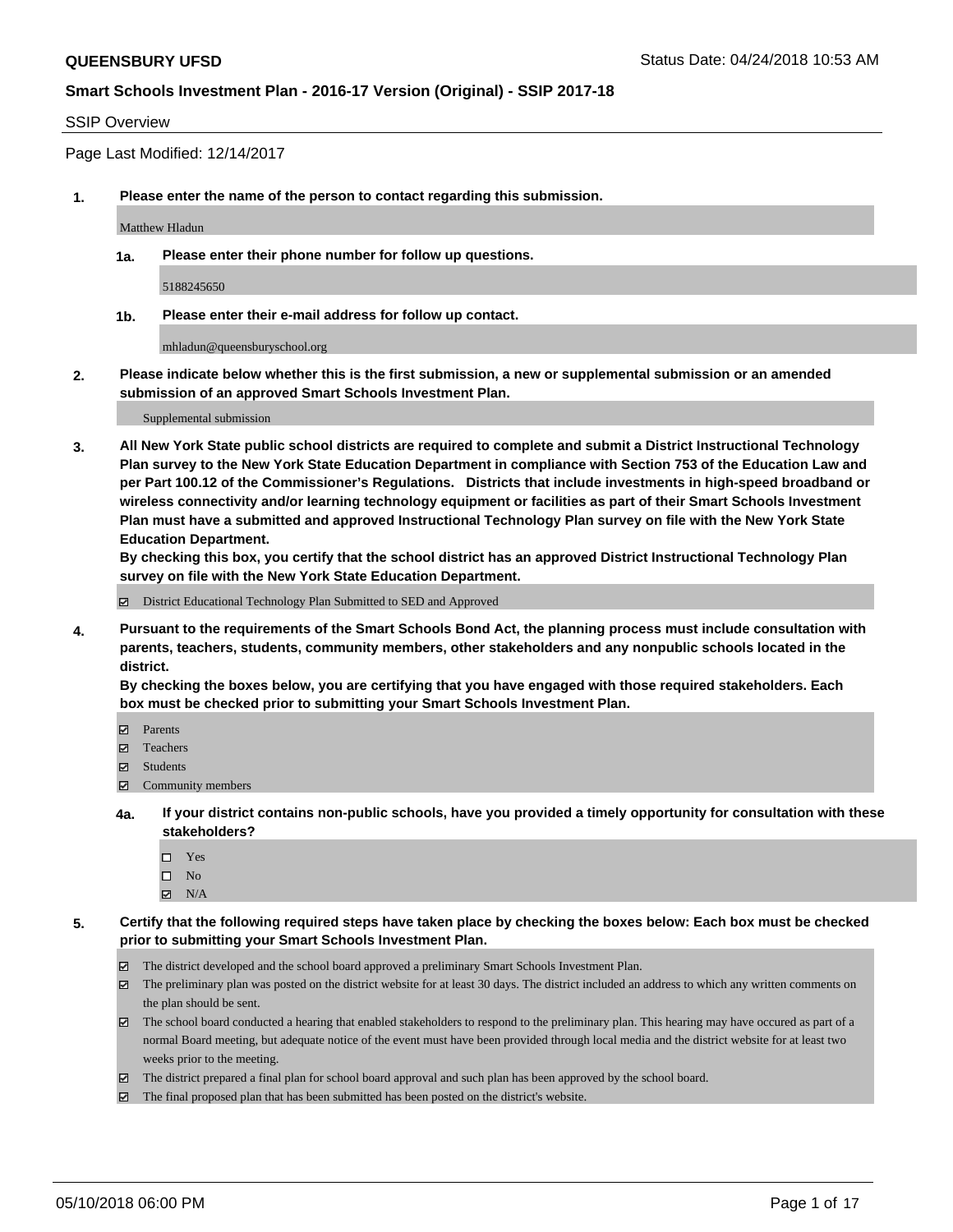SSIP Overview

Page Last Modified: 12/14/2017

**5a. Please upload the proposed Smart Schools Investment Plan (SSIP) that was posted on the district's website, along with any supporting materials. Note that this should be different than your recently submitted Educational Technology Survey. The Final SSIP, as approved by the School Board, should also be posted on the website and remain there during the course of the projects contained therein.**

Smart Schools Presentation.pdf

**5b. Enter the webpage address where the final Smart Schools Investment Plan is posted. The Plan should remain posted for the life of the included projects.**

http://www.queensburyschool.org/Page/1222

**6. Please enter an estimate of the total number of students and staff that will benefit from this Smart Schools Investment Plan based on the cumulative projects submitted to date.**

4,000

**7. An LEA/School District may partner with one or more other LEA/School Districts to form a consortium to pool Smart Schools Bond Act funds for a project that meets all other Smart School Bond Act requirements. Each school district participating in the consortium will need to file an approved Smart Schools Investment Plan for the project and submit a signed Memorandum of Understanding that sets forth the details of the consortium including the roles of each respective district.**

 $\Box$  The district plans to participate in a consortium to partner with other school district(s) to implement a Smart Schools project.

**8. Please enter the name and 6-digit SED Code for each LEA/School District participating in the Consortium.**

| <b>Partner LEA/District</b> | <b>ISED BEDS Code</b> |
|-----------------------------|-----------------------|
| (No Response)               | (No Response)         |

#### **9. Please upload a signed Memorandum of Understanding with all of the participating Consortium partners.**

(No Response)

**10. Your district's Smart Schools Bond Act Allocation is:**

\$1,921,304

**11.** Enter the budget sub-allocations by category that you are submitting for approval at this time. If you are not budgeting SSBA funds for a category, please enter 0 (zero.) If the value entered is \$0, you will not be required to complete that survey question.

|                                       | Sub-<br><b>Allocations</b> |
|---------------------------------------|----------------------------|
| School Connectivity                   | l 0                        |
| Connectivity Projects for Communities | $\overline{0}$             |
| Classroom Technology                  | 178,920                    |
| Pre-Kindergarten Classrooms           | $\overline{0}$             |
| Replace Transportable Classrooms      | $\Omega$                   |
| High-Tech Security Features           | $\overline{0}$             |
| Totals:                               | 178,920                    |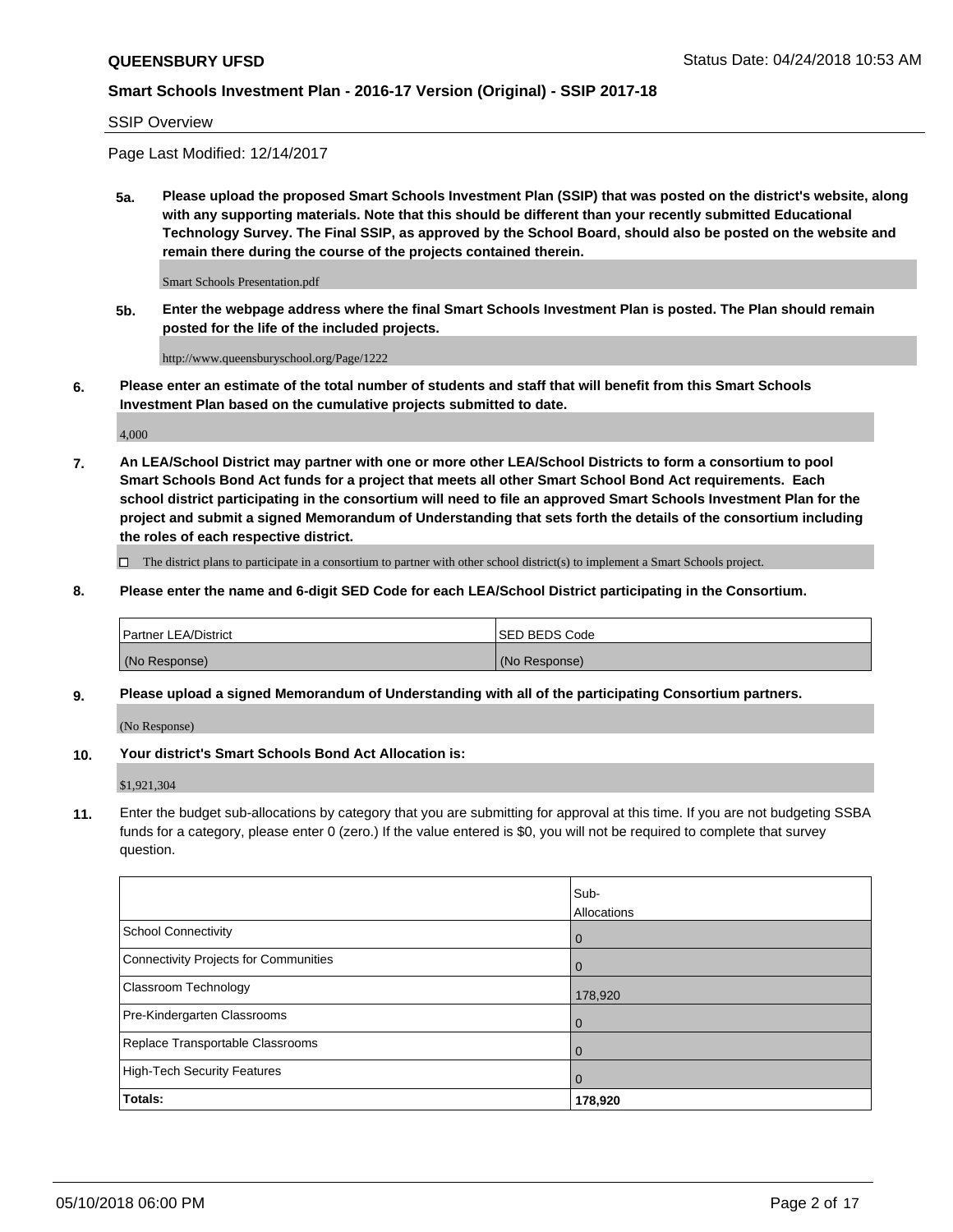#### School Connectivity

Page Last Modified: 12/06/2017

- **1. In order for students and faculty to receive the maximum benefit from the technology made available under the Smart Schools Bond Act, their school buildings must possess sufficient connectivity infrastructure to ensure that devices can be used during the school day. Smart Schools Investment Plans must demonstrate that:**
	- **• sufficient infrastructure that meets the Federal Communications Commission's 100 Mbps per 1,000 students standard currently exists in the buildings where new devices will be deployed, or**
	- **• is a planned use of a portion of Smart Schools Bond Act funds, or**
	- **• is under development through another funding source.**

**Smart Schools Bond Act funds used for technology infrastructure or classroom technology investments must increase the number of school buildings that meet or exceed the minimum speed standard of 100 Mbps per 1,000 students and staff within 12 months. This standard may be met on either a contracted 24/7 firm service or a "burstable" capability. If the standard is met under the burstable criteria, it must be:**

**1. Specifically codified in a service contract with a provider, and**

**2. Guaranteed to be available to all students and devices as needed, particularly during periods of high demand, such as computer-based testing (CBT) periods.**

**Please describe how your district already meets or is planning to meet this standard within 12 months of plan submission.**

(No Response)

- **1a. If a district believes that it will be impossible to meet this standard within 12 months, it may apply for a waiver of this requirement, as described on the Smart Schools website. The waiver must be filed and approved by SED prior to submitting this survey.**
	- By checking this box, you are certifying that the school district has an approved waiver of this requirement on file with the New York State Education Department.
- **2.** Connectivity Speed Calculator **(Required)**

|                         | l Number of<br><b>Students</b> | Multiply by<br>100 Kbps | Divide by 1000 Current Speed<br>to Convert to<br>Reauired<br>Speed in Mb | lin Mb           | Expected<br>Speed to be<br><b>Attained Within Required</b><br>12 Months | Expected Date<br><b>When</b><br>Speed Will be<br>l Met |
|-------------------------|--------------------------------|-------------------------|--------------------------------------------------------------------------|------------------|-------------------------------------------------------------------------|--------------------------------------------------------|
| <b>Calculated Speed</b> | (No<br>Response)               | (No Response)           | (No<br>Response)                                                         | (No<br>Response) | (No<br>Response)                                                        | l (No<br>Response)                                     |

**3. Describe how you intend to use Smart Schools Bond Act funds for high-speed broadband and/or wireless connectivity projects in school buildings.**

(No Response)

**4. Describe the linkage between the district's District Instructional Technology Plan and the proposed projects. (There should be a link between your response to this question and your response to Question 1 in Part E. Curriculum and Instruction "What are the district's plans to use digital connectivity and technology to improve teaching and learning?)**

(No Response)

**5. If the district wishes to have students and staff access the Internet from wireless devices within the school building, or in close proximity to it, it must first ensure that it has a robust Wi-Fi network in place that has sufficient bandwidth to meet user demand.**

**Please describe how you have quantified this demand and how you plan to meet this demand.**

(No Response)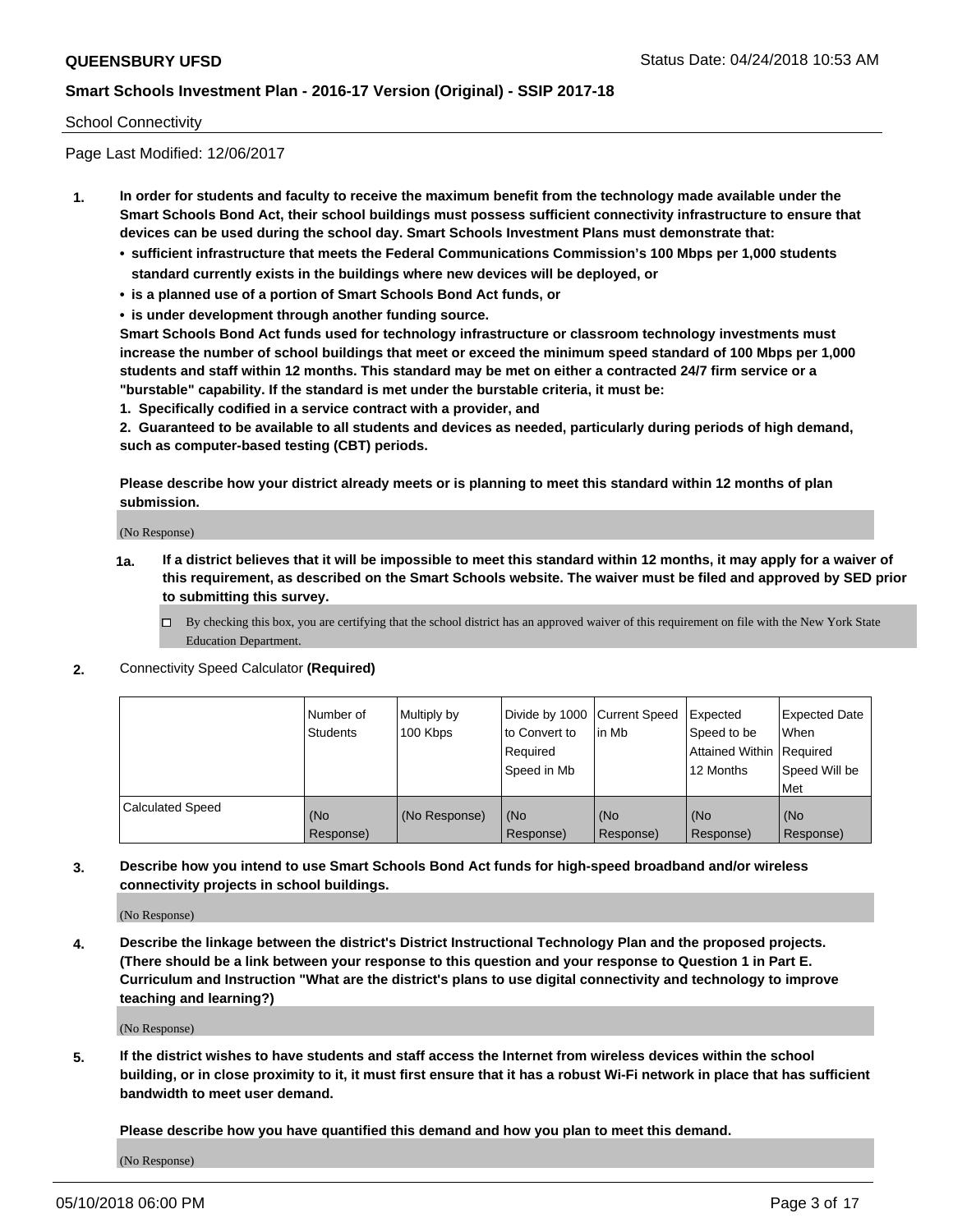#### School Connectivity

Page Last Modified: 12/06/2017

**6. As indicated on Page 5 of the guidance, the Office of Facilities Planning will have to conduct a preliminary review of all capital projects, including connectivity projects.**

**Please indicate on a separate row each project number given to you by the Office of Facilities Planning.**

| <b>Project Number</b> |  |
|-----------------------|--|
| (No Response)         |  |

**7. Certain high-tech security and connectivity infrastructure projects may be eligible for an expedited review process as determined by the Office of Facilities Planning.**

#### **Was your project deemed eligible for streamlined review?**

(No Response)

#### **8. Include the name and license number of the architect or engineer of record.**

| l Name        | l License Number |
|---------------|------------------|
| (No Response) | (No Response)    |

**9.** If you are submitting an allocation for **School Connectivity** complete this table.

**Note that the calculated Total at the bottom of the table must equal the Total allocation for this category that you entered in the SSIP Overview overall budget.** 

|                                            | Sub-<br><b>Allocation</b> |
|--------------------------------------------|---------------------------|
| Network/Access Costs                       | (No Response)             |
| Outside Plant Costs                        | (No Response)             |
| School Internal Connections and Components | (No Response)             |
| Professional Services                      | (No Response)             |
| Testing                                    | (No Response)             |
| <b>Other Upfront Costs</b>                 | (No Response)             |
| <b>Other Costs</b>                         | (No Response)             |
| Totals:                                    | 0                         |

**10. Please detail the type, quantity, per unit cost and total cost of the eligible items under each sub-category. This is especially important for any expenditures listed under the "Other" category. All expenditures must be eligible for tax-exempt financing to be reimbursed through the SSBA. Sufficient detail must be provided so that we can verify this is the case. If you have any questions, please contact us directly through smartschools@nysed.gov. NOTE: Wireless Access Points should be included in this category, not under Classroom Educational Technology, except those that will be loaned/purchased for nonpublic schools.**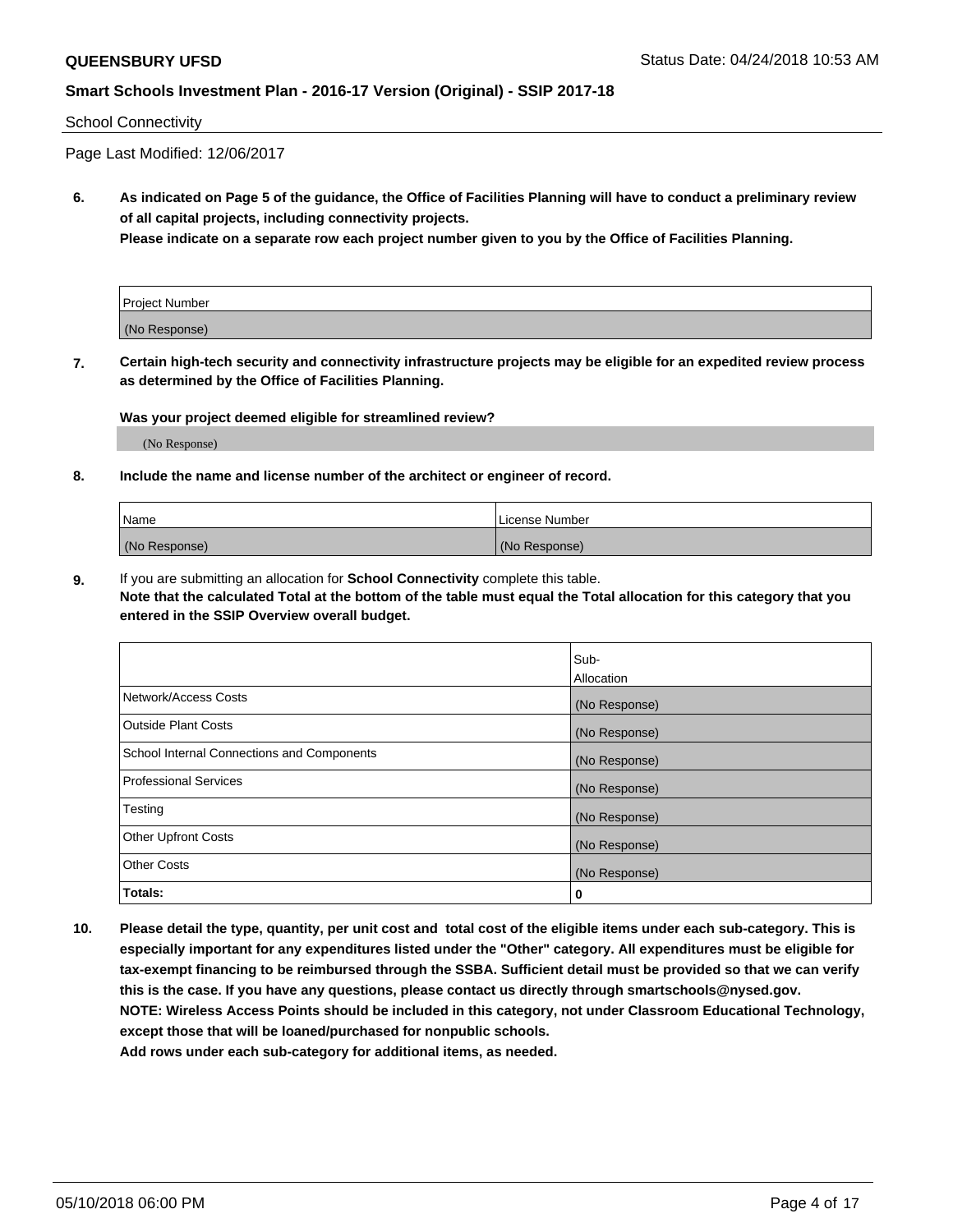School Connectivity

Page Last Modified: 12/06/2017

| Select the allowable expenditure | Item to be purchased | Quantity      | Cost per Item | <b>Total Cost</b> |
|----------------------------------|----------------------|---------------|---------------|-------------------|
| type.                            |                      |               |               |                   |
| Repeat to add another item under |                      |               |               |                   |
| each type.                       |                      |               |               |                   |
| (No Response)                    | (No Response)        | (No Response) | (No Response) | (No Response)     |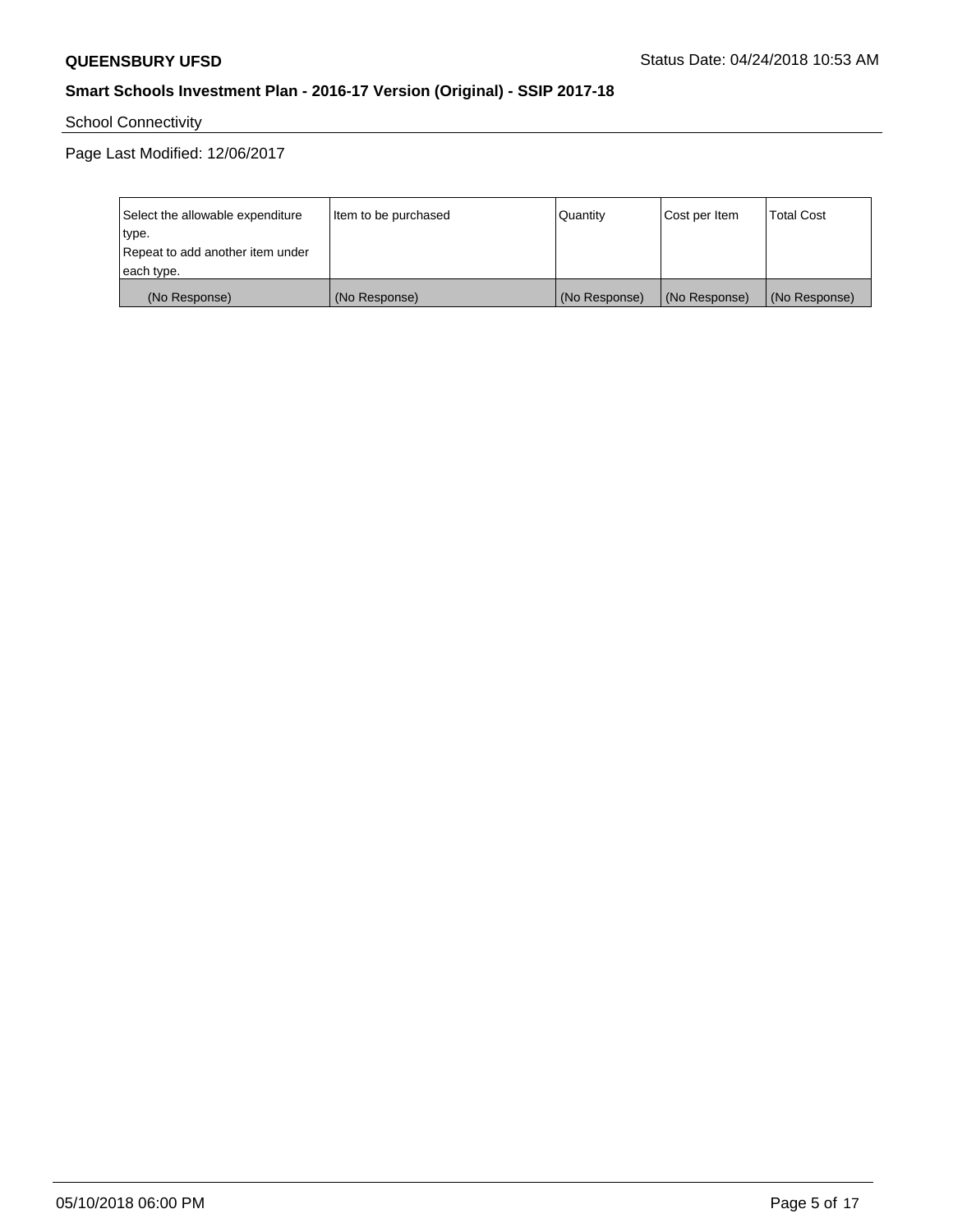Community Connectivity (Broadband and Wireless)

Page Last Modified: 12/06/2017

**1. Describe how you intend to use Smart Schools Bond Act funds for high-speed broadband and/or wireless connectivity projects in the community.**

(No Response)

**2. Please describe how the proposed project(s) will promote student achievement and increase student and/or staff access to the Internet in a manner that enhances student learning and/or instruction outside of the school day and/or school building.**

(No Response)

**3. Community connectivity projects must comply with all the necessary local building codes and regulations (building and related permits are not required prior to plan submission).**

 $\Box$  I certify that we will comply with all the necessary local building codes and regulations.

**4. Please describe the physical location of the proposed investment.**

(No Response)

**5. Please provide the initial list of partners participating in the Community Connectivity Broadband Project, along with their Federal Tax Identification (Employer Identification) number.**

| <b>Project Partners</b> | l Federal ID # |
|-------------------------|----------------|
| (No Response)           | (No Response)  |

**6.** If you are submitting an allocation for **Community Connectivity**, complete this table. **Note that the calculated Total at the bottom of the table must equal the Total allocation for this category that you entered in the SSIP Overview overall budget.**

|                                    | Sub-Allocation |
|------------------------------------|----------------|
| Network/Access Costs               | (No Response)  |
| Outside Plant Costs                | (No Response)  |
| <b>Tower Costs</b>                 | (No Response)  |
| <b>Customer Premises Equipment</b> | (No Response)  |
| Professional Services              | (No Response)  |
| Testing                            | (No Response)  |
| <b>Other Upfront Costs</b>         | (No Response)  |
| <b>Other Costs</b>                 | (No Response)  |
| Totals:                            | 0              |

**7. Please detail the type, quantity, per unit cost and total cost of the eligible items under each sub-category. This is especially important for any expenditures listed under the "Other" category. All expenditures must be capital-bond eligible to be reimbursed through the SSBA. If you have any questions, please contact us directly through smartschools@nysed.gov.**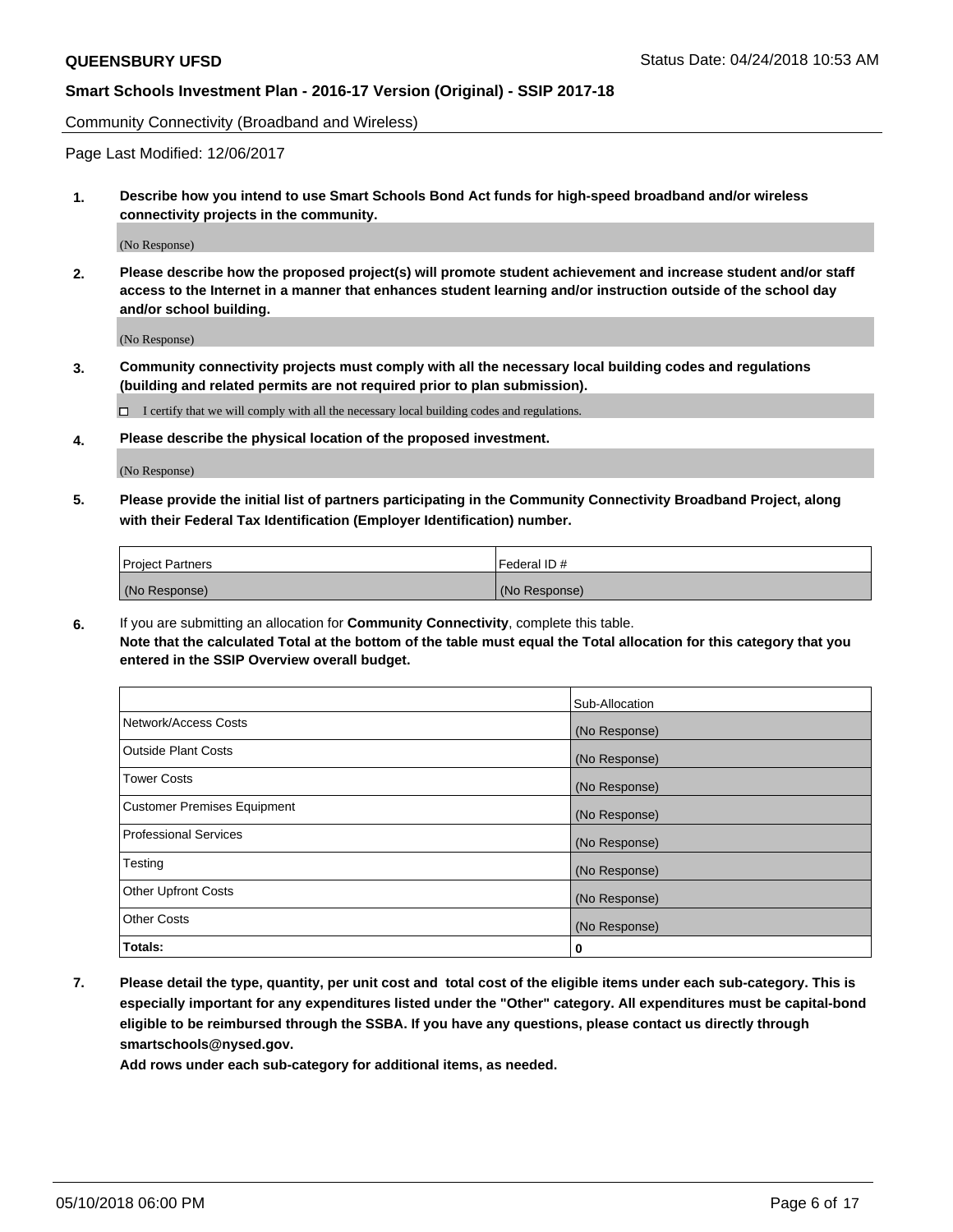Community Connectivity (Broadband and Wireless)

Page Last Modified: 12/06/2017

| Select the allowable expenditure | Item to be purchased | Quantity      | Cost per Item | <b>Total Cost</b> |
|----------------------------------|----------------------|---------------|---------------|-------------------|
| type.                            |                      |               |               |                   |
| Repeat to add another item under |                      |               |               |                   |
| each type.                       |                      |               |               |                   |
| (No Response)                    | (No Response)        | (No Response) | (No Response) | (No Response)     |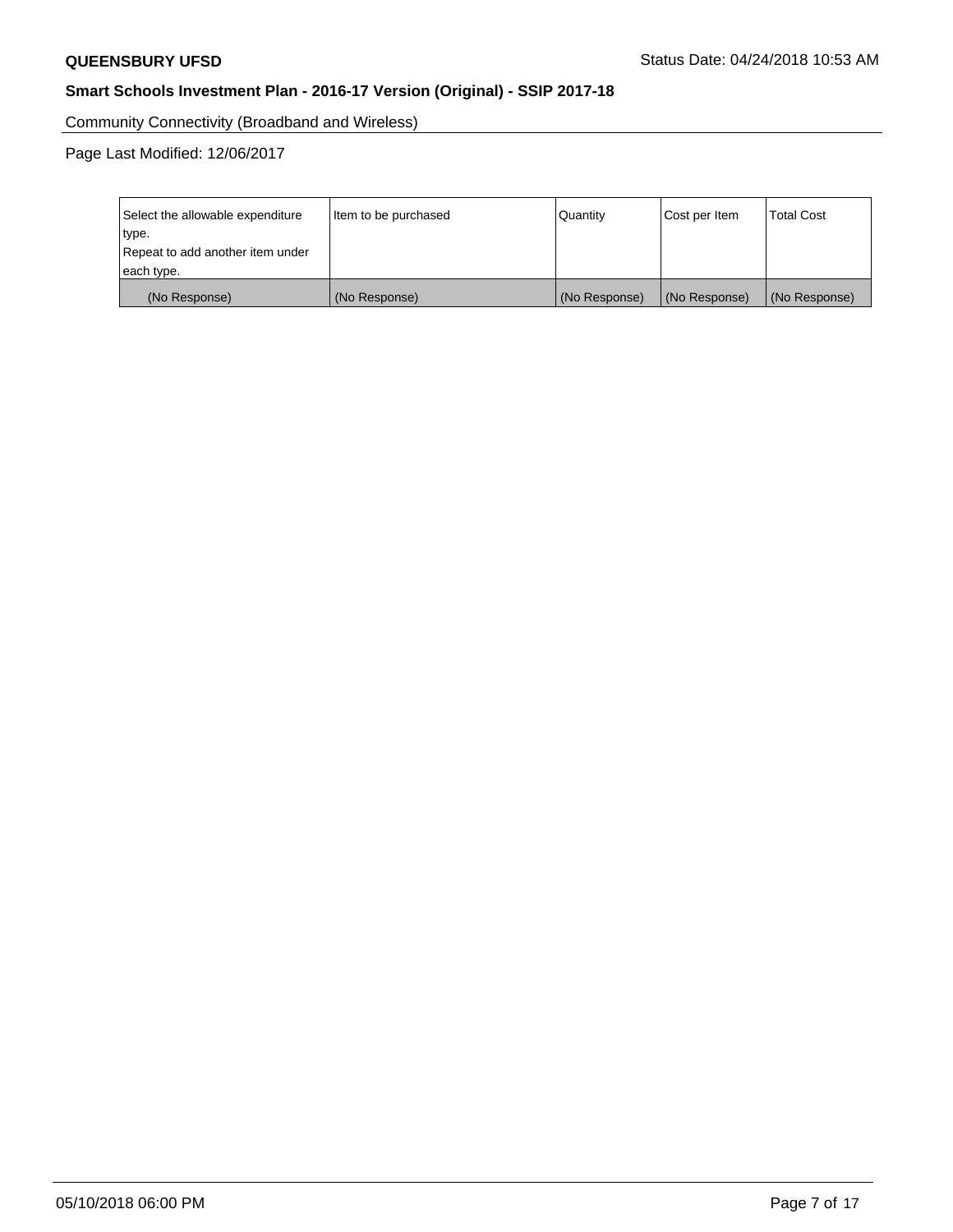#### Classroom Learning Technology

Page Last Modified: 12/06/2017

**1. In order for students and faculty to receive the maximum benefit from the technology made available under the Smart Schools Bond Act, their school buildings must possess sufficient connectivity infrastructure to ensure that devices can be used during the school day. Smart Schools Investment Plans must demonstrate that sufficient infrastructure that meets the Federal Communications Commission's 100 Mbps per 1,000 students standard currently exists in the buildings where new devices will be deployed, or is a planned use of a portion of Smart Schools Bond Act funds, or is under development through another funding source.**

**Smart Schools Bond Act funds used for technology infrastructure or classroom technology investments must increase the number of school buildings that meet or exceed the minimum speed standard of 100 Mbps per 1,000 students and staff within 12 months. This standard may be met on either a contracted 24/7 firm service or a "burstable" capability. If the standard is met under the burstable criteria, it must be:**

**1. Specifically codified in a service contract with a provider, and**

**2. Guaranteed to be available to all students and devices as needed, particularly during periods of high demand, such as computer-based testing (CBT) periods.**

**Please describe how your district already meets or is planning to meet this standard within 12 months of plan submission.**

Our district has a 350MB connection for internet speed. This surpasses the 100Mbps per 1,000 students standard set by the FCC. Additionally, we will be upgrading our wireless infrastructure this sschool year to provide a dedicated wireless access point for every classroom in our district to accommodate bandwidth during high-demand times like computer-based testing.

- **1a. If a district believes that it will be impossible to meet this standard within 12 months, it may apply for a waiver of this requirement, as described on the Smart Schools website. The waiver must be filed and approved by SED prior to submitting this survey.**
	- By checking this box, you are certifying that the school district has an approved waiver of this requirement on file with the New York State Education Department.
- **2.** Connectivity Speed Calculator **(Required)**

|                         | Number of<br><b>Students</b> | Multiply by<br>100 Kbps | Divide by 1000 Current Speed<br>to Convert to<br>Required<br>Speed in Mb | lin Mb | Expected<br>Speed to be<br>Attained Within Required<br>12 Months | Expected Date<br>When<br>Speed Will be<br>Met |
|-------------------------|------------------------------|-------------------------|--------------------------------------------------------------------------|--------|------------------------------------------------------------------|-----------------------------------------------|
| <b>Calculated Speed</b> | 3,268                        | 326,800                 | 326.8                                                                    | 350    | 500                                                              | currently met                                 |

**3. If the district wishes to have students and staff access the Internet from wireless devices within the school building, or in close proximity to it, it must first ensure that it has a robust Wi-Fi network in place that has sufficient bandwidth to meet user demand.**

**Please describe how you have quantified this demand and how you plan to meet this demand.**

We currently have a district-wide wireless infrastructure in place that provides wireless access to all instructional spaces in our schools. This school year, we'll be upgrading our wireless infrastructure. We will be replacing all existing access points with new ones that meet the current 802.11ac wireless standard. Additionally, we will be adding additional access points to ensure that there is one access point in every classroom in our district.

**4. All New York State public school districts are required to complete and submit an Instructional Technology Plan survey to the New York State Education Department in compliance with Section 753 of the Education Law and per Part 100.12 of the Commissioner's Regulations.**

**Districts that include educational technology purchases as part of their Smart Schools Investment Plan must have a submitted and approved Instructional Technology Plan survey on file with the New York State Education Department.**

By checking this box, you are certifying that the school district has an approved Instructional Technology Plan survey on file with the New York State Education Department.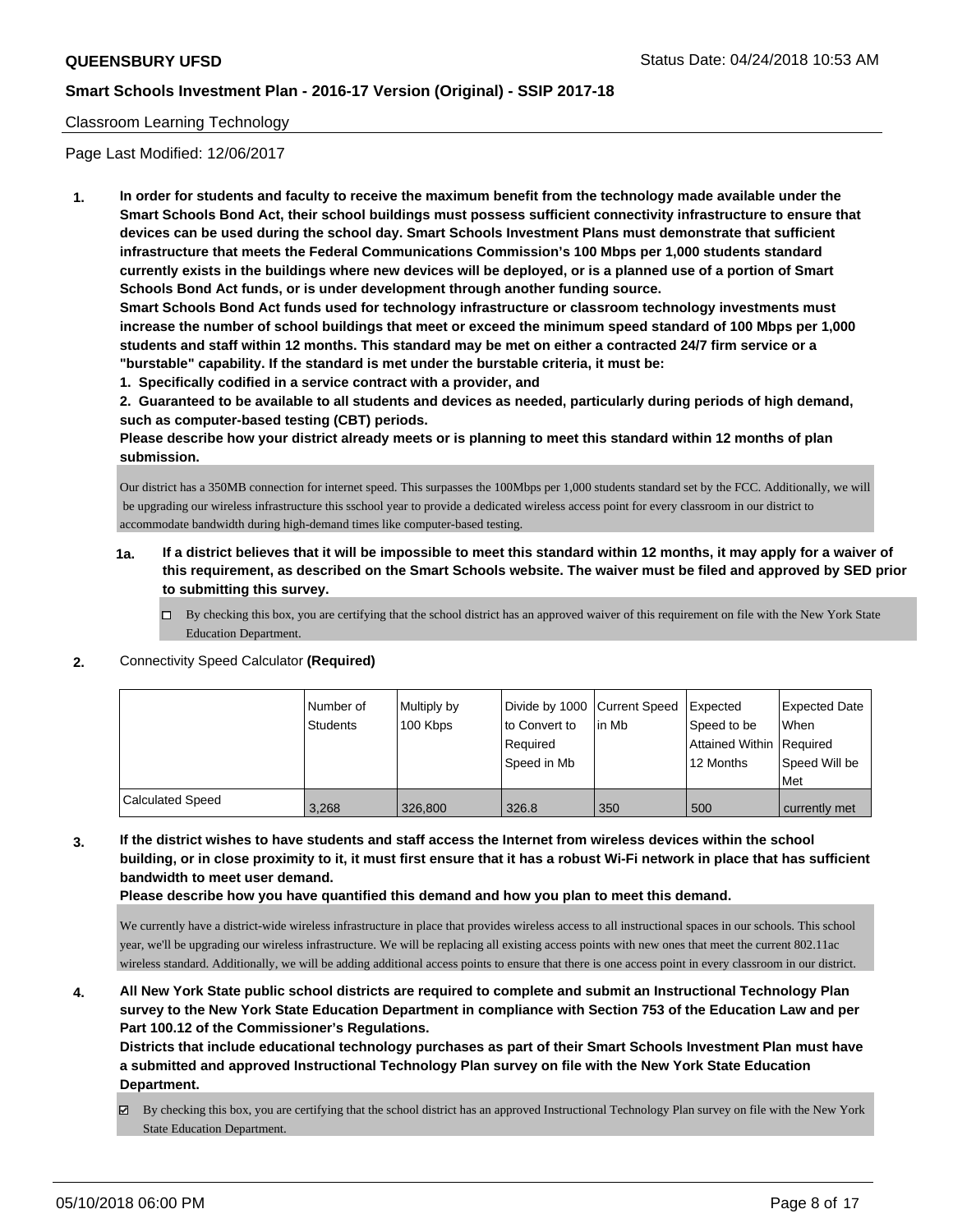#### Classroom Learning Technology

Page Last Modified: 12/06/2017

**5. Describe the devices you intend to purchase and their compatibility with existing or planned platforms or systems. Specifically address the adequacy of each facility's electrical, HVAC and other infrastructure necessary to install and support the operation of the planned technology.**

We will be purchasing Chromebooks for all of our incoming 5th and 9th grade students to sustain a 1:1 environment that we started during this current school year. Our students received a new Chromebook in 5th and 9th grade and use that same Chromebook for four years. The newly-purchased Chromebooks will replace our oldest Chromebooks that are currently being used in 8th and 12th grade. Because the new Chromebooks will be replacing existing models, there is no need for additional electrical to support the devices. Current electrical supply is adequate to meet this need.

#### **6. Describe how the proposed technology purchases will:**

- **> enhance differentiated instruction;**
- **> expand student learning inside and outside the classroom;**
- **> benefit students with disabilities and English language learners; and**
- **> contribute to the reduction of other learning gaps that have been identified within the district.**

**The expectation is that districts will place a priority on addressing the needs of students who struggle to succeed in a rigorous curriculum. Responses in this section should specifically address this concern and align with the district's Instructional Technology Plan (in particular Question 2 of E. Curriculum and Instruction: "Does the district's instructional technology plan address the needs of students with disabilities to ensure equitable access to instruction, materials and assessments?" and Question 3 of the same section: "Does the district's instructional technology plan address the provision of assistive technology specifically for students with disabilities to ensure access to and participation in the general curriculum?"**

The technology purchased for our students (Chromebooks) will continue to support all students. We believe that putting technology into the hands of students with needs can often level the playing field by providing them with adaptive solutions to classroom curriculum. By already using technology like this in other buildings, we have seen how teachers can more easily differentiate their lessons using technology to allow our students with needs to be more successful in a traditional classroom environment.

We must look for ways to integrate technology at a deeper level moving beyond just using it to replace a traditional activity once done on paper with pencil. Instead technology gives us access to a much bigger classroom with the ability to reach out to experts outside the walls of our schools, the ability to create multimedia worlds that demonstrate creativity and understanding, the ability to share work and receive feedback with someone beyond the teacher. We can modify and redefine our traditional classroom tasks and in doing so, open doors to easy pathways to creativity, critical thinking, communication and collaboration.

To support our SWD and ELL population district-wide, we are providing Chromebooks to all identified students. These students will be able to use the Chromebooks to modify and adapt instruction. For example, we have students using Capti in our MS inclusion classroom to allow them to listen to a wide collection of books made available through Bookshare. They can also utilize speech-to-text features built into the app. In our ELL classrooms, students are using Google Translate on their Chromebooks to access and translate websites from English to their native language.

**7. Where appropriate, describe how the proposed technology purchases will enhance ongoing communication with parents and other stakeholders and help the district facilitate technology-based regional partnerships, including distance learning and other efforts.**

There is no question that allowing students greater access to technology will open up opportunities for communication outside the wall of our classroom. Because we have already started implementing this technology, we have begun to see the impact that this has had. Our teachers are using tools like Google Classroom, Remind, and Google Sites as ways to increase their communication between teacher and parents. By allowing students to bring home these devices, we can now better ensure that our students will have access to the tools and resources that are being used in the Classroom at home, giving the parent the ability to see and review what the child is doing in school.

We've also started to see classes use tools like Google Hangouts and Communities to establish connections with other partners outside of the school. In our high school Innovations room, students are developing their own "passion projects" and using Google Hangouts to connect with experts in the field they are researching.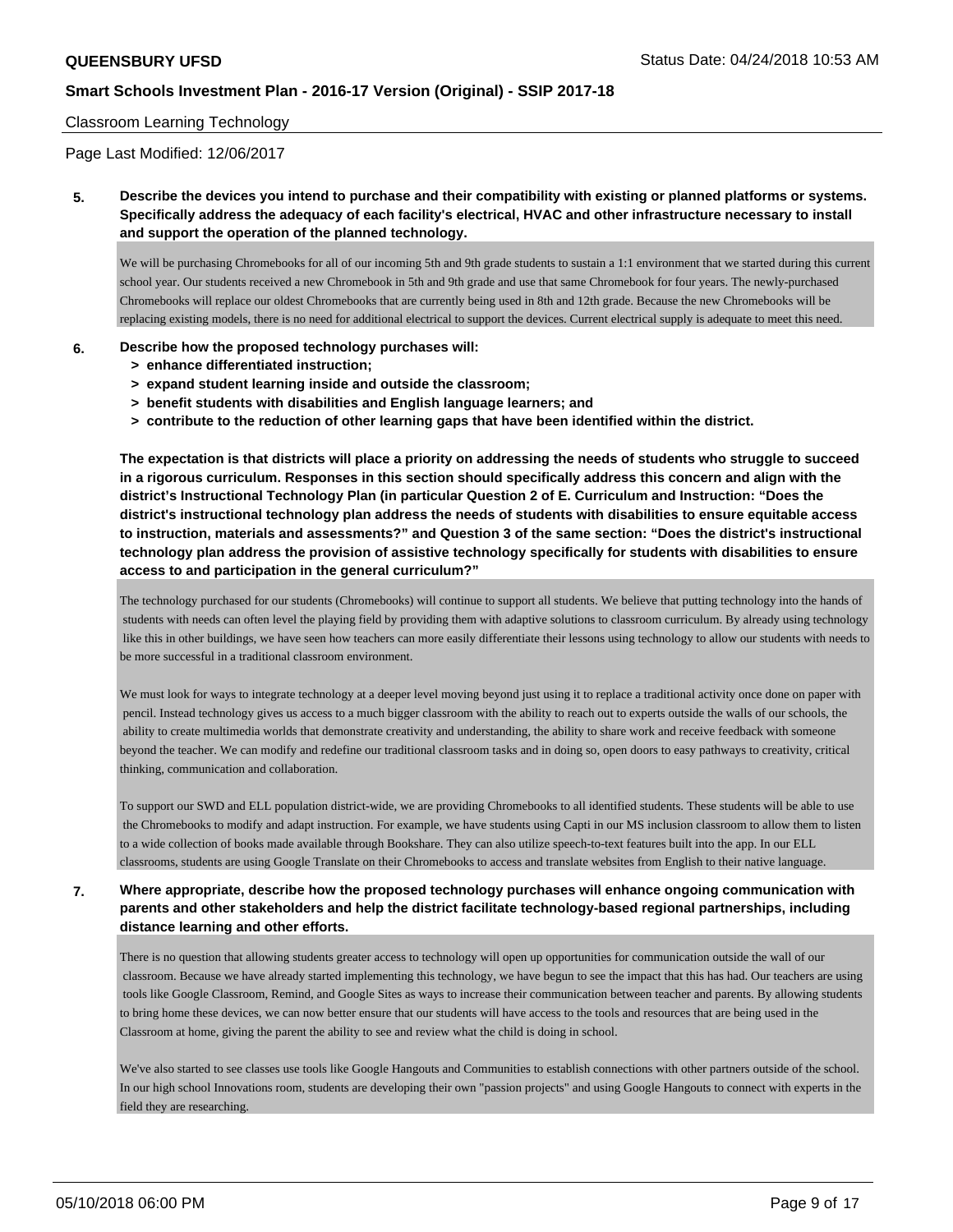#### Classroom Learning Technology

Page Last Modified: 12/06/2017

**8. Describe the district's plan to provide professional development to ensure that administrators, teachers and staff can employ the technology purchased to enhance instruction successfully.**

**Note: This response should be aligned and expanded upon in accordance with your district's response to Question 1 of F. Professional Development of your Instructional Technology Plan: "Please provide a summary of professional development offered to teachers and staff, for the time period covered by this plan, to support technology to enhance teaching and learning. Please include topics, audience and method of delivery within your summary."**

Professional development has always been a critical component of our success with technology implementation at Queensbury. We have spent a considerable amount of time supporting our staff in their successful use of technology offering well over 150 in-district technology workshops over the past four years. In addition, we have offered a full-day technology conference for our staff the last three years.

Last year, every K-12 teacher in our district took two days out of the classroom to develop technology-rich activities that they could integrate into their instruction during this school year. These teachers worked in small curriculum-groups with a technology integration specialist to, first, gain a better understand of the new ISTE NET-S for Students and the SAMR model. They then began to analyze the current technology uses in their classroom to find potential gaps with the ISTE standards. Finally, they spent time developing new activities, lesson, and projects that better utilize the 1:1 technology that is now available. Additionally, during these two days, they had an opportunity to visit other colleagues and observe various ways technology is being used in the classroom. This year, the teachers are now implementing this work in the classroom and we have seen a rise in the not just the amount of technology use, but the depth of use has improved as had the focus on student-use of technology and not just the teacher.

PD topics for the year will include:

- Tools to support Digital Age Learning Skills (Creativity, Collaboration, Communication, and Critical Thinking) including:
- Google Apps for Education
- Media Production Tools (WeVideo, StoryboardThat, PowToon)
- Publishing/Organization Tools (SeeSaw, Lucidchart, Padlet, Evernote, Lucidpress)
- Formative Assessment Tools (i.e. Gradecam, Castle Learning, Pear Deck, Socrative, Kahoot)
- Data analysis tools (i.e. Tableau, Page)
- Flipped and Blended learning
- Virtual Reality in the classroom
- **9. Districts must contact the SUNY/CUNY teacher preparation program that supplies the largest number of the district's new teachers to request advice on innovative uses and best practices at the intersection of pedagogy and educational technology.**
	- By checking this box, you certify that you have contacted the SUNY/CUNY teacher preparation program that supplies the largest number of your new teachers to request advice on these issues.
	- **9a. Please enter the name of the SUNY or CUNY Institution that you contacted.**

SUNY Plattsburgh

**9b. Enter the primary Institution phone number.**

518-792-5425

**9c. Enter the name of the contact person with whom you consulted and/or will be collaborating with on innovative uses of technology and best practices.**

David Ashdown

**10. A district whose Smart Schools Investment Plan proposes the purchase of technology devices and other hardware must account for nonpublic schools in the district.**

#### **Are there nonpublic schools within your school district?**

 $\Box$  Yes

 $\boxtimes$  No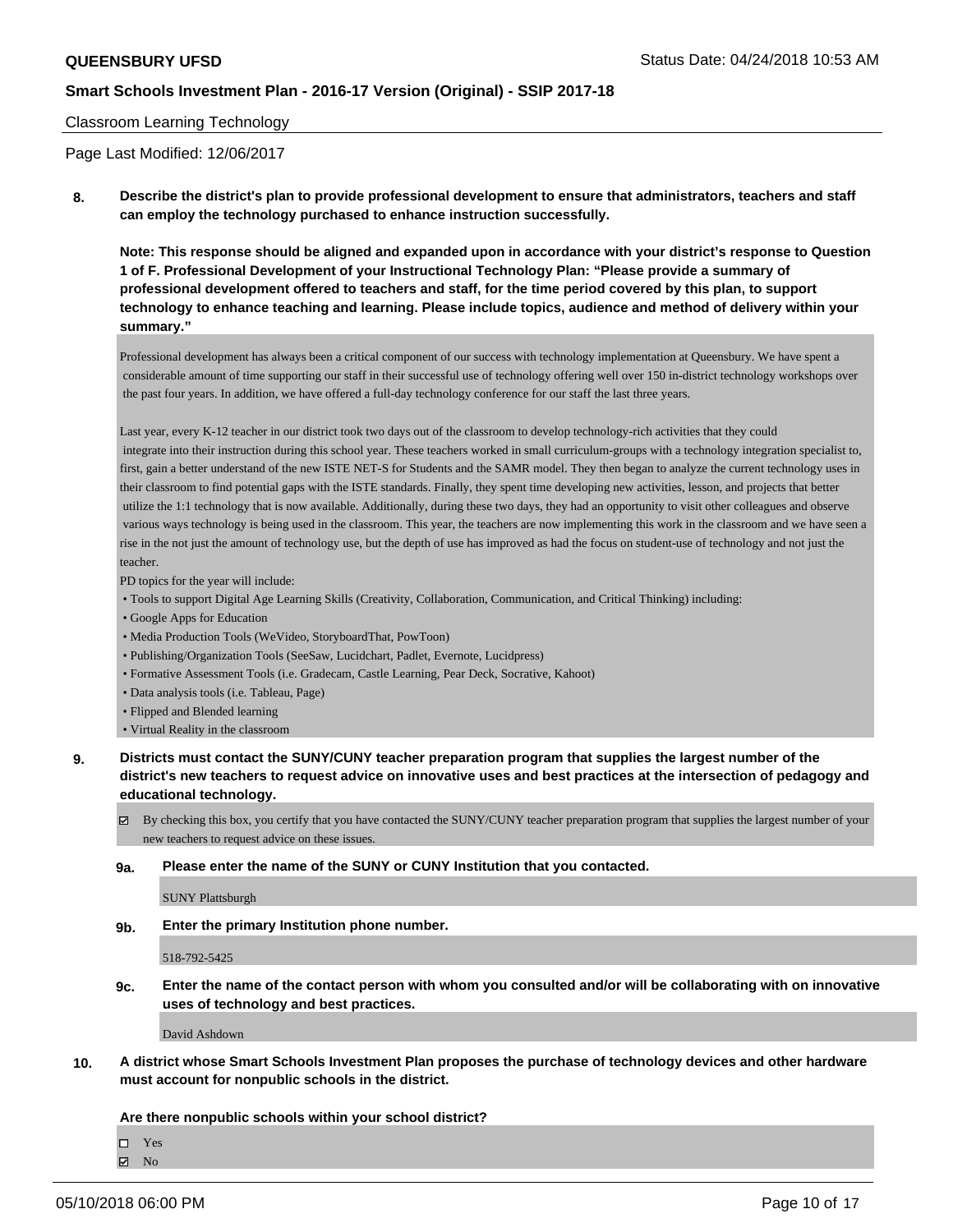Classroom Learning Technology

Page Last Modified: 12/06/2017

#### **11.** Nonpublic Classroom Technology Loan Calculator

The Smart Schools Bond Act provides that any Classroom Learning Technology purchases made using Smart Schools funds shall be lent, upon request, to nonpublic schools in the district. However, no school district shall be required to loan technology in amounts greater than the total obtained and spent on technology pursuant to the Smart Schools Bond Act and the value of such loan may not exceed the total of \$250 multiplied by the nonpublic school enrollment in the base year at the time of enactment.

See: http://www.p12.nysed.gov/mgtserv/smart\_schools/docs/Smart\_Schools\_Bond\_Act\_Guidance\_04.27.15\_Final.pdf.

|                                       | 1. Classroom<br>Technology<br>Sub-allocation | 2. Public<br>l Enrollment<br>(2014-15) | l 3. Nonpublic<br>l Enrollment<br>$(2014 - 15)$ | l 4. Sum of<br>Public and<br>l Nonpublic<br>Enrollment | 15. Total Per<br>Pupil Sub-<br>lallocation | l 6. Total<br>Nonpublic Loan<br>Amount                                                        |
|---------------------------------------|----------------------------------------------|----------------------------------------|-------------------------------------------------|--------------------------------------------------------|--------------------------------------------|-----------------------------------------------------------------------------------------------|
| Calculated Nonpublic Loan<br>l Amount |                                              |                                        |                                                 |                                                        |                                            | (No Response)   (No Response)   (No Response)   (No Response)   (No Response)   (No Response) |

**12. To ensure the sustainability of technology purchases made with Smart Schools funds, districts must demonstrate a long-term plan to maintain and replace technology purchases supported by Smart Schools Bond Act funds. This sustainability plan shall demonstrate a district's capacity to support recurring costs of use that are ineligible for Smart Schools Bond Act funding such as device maintenance, technical support, Internet and wireless fees, maintenance of hotspots, staff professional development, building maintenance and the replacement of incidental items. Further, such a sustainability plan shall include a long-term plan for the replacement of purchased devices and equipment at the end of their useful life with other funding sources.**

By checking this box, you certify that the district has a sustainability plan as described above.

**13. Districts must ensure that devices purchased with Smart Schools Bond funds will be distributed, prepared for use, maintained and supported appropriately. Districts must maintain detailed device inventories in accordance with generally accepted accounting principles.**

By checking this box, you certify that the district has a distribution and inventory management plan and system in place.

**14.** If you are submitting an allocation for **Classroom Learning Technology** complete this table. **Note that the calculated Total at the bottom of the table must equal the Total allocation for this category that you**

**entered in the SSIP Overview overall budget.**

|                          | Sub-Allocation |
|--------------------------|----------------|
| Interactive Whiteboards  | (No Response)  |
| <b>Computer Servers</b>  | (No Response)  |
| <b>Desktop Computers</b> | (No Response)  |
| <b>Laptop Computers</b>  | 178,920        |
| <b>Tablet Computers</b>  | (No Response)  |
| <b>Other Costs</b>       | (No Response)  |
| <b>Totals:</b>           | 178,920        |

**15. Please detail the type, quantity, per unit cost and total cost of the eligible items under each sub-category. This is especially important for any expenditures listed under the "Other" category. All expenditures must be capital-bond eligible to be reimbursed through the SSBA. If you have any questions, please contact us directly through smartschools@nysed.gov.**

**Please specify in the "Item to be Purchased" field which specific expenditures and items are planned to meet the district's nonpublic loan requirement, if applicable.**

**NOTE: Wireless Access Points that will be loaned/purchased for nonpublic schools should ONLY be included in this category, not under School Connectivity, where public school districts would list them.**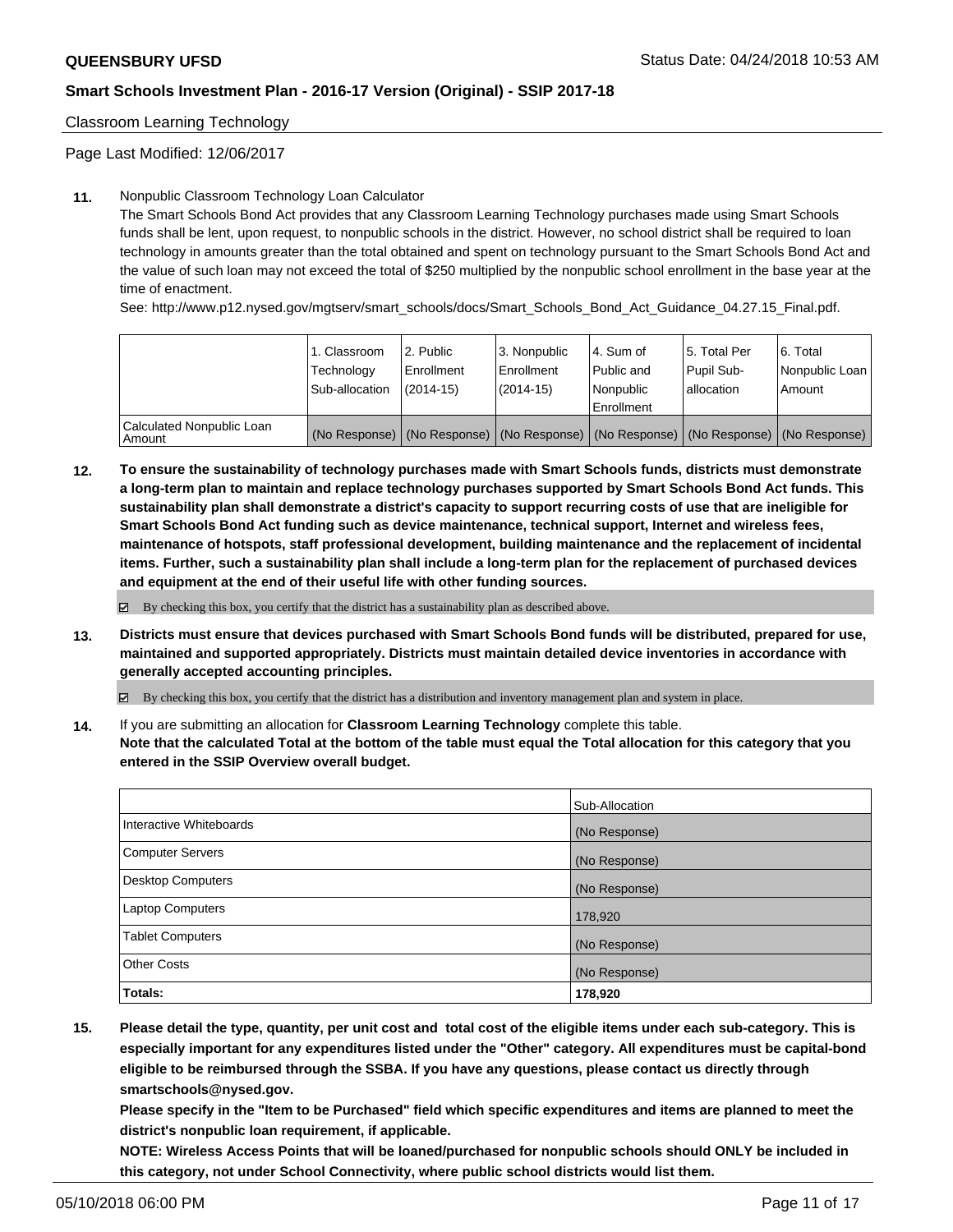Classroom Learning Technology

Page Last Modified: 12/06/2017

| Select the allowable expenditure | Iltem to be Purchased | Quantity | Cost per Item | <b>Total Cost</b> |
|----------------------------------|-----------------------|----------|---------------|-------------------|
| type.                            |                       |          |               |                   |
| Repeat to add another item under |                       |          |               |                   |
| each type.                       |                       |          |               |                   |
| <b>Laptop Computers</b>          | Chromebooks           | 639      | 280           | 178,920           |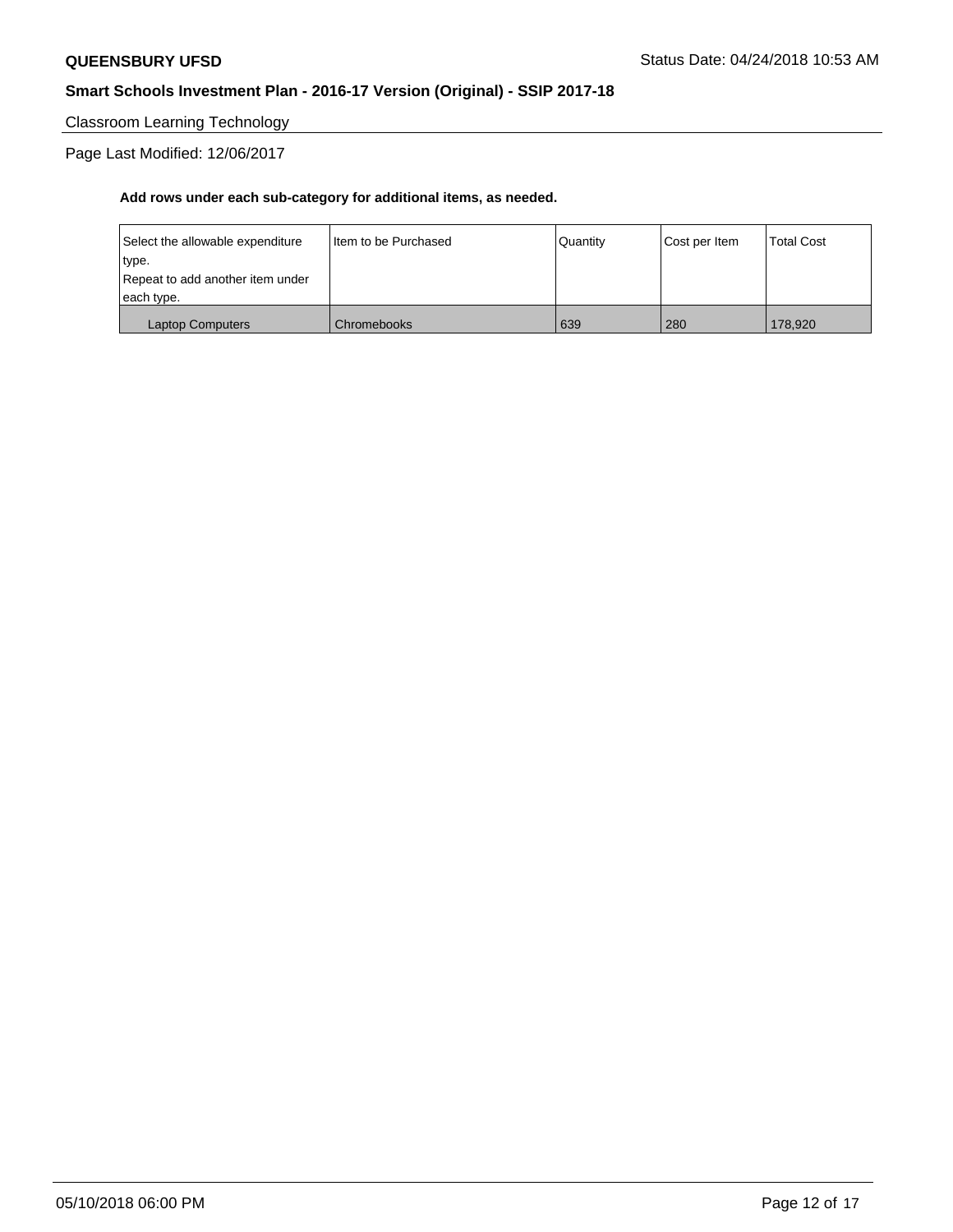#### Pre-Kindergarten Classrooms

Page Last Modified: 12/06/2017

**1. Provide information regarding how and where the district is currently serving pre-kindergarten students and justify the need for additional space with enrollment projections over 3 years.**

(No Response)

- **2. Describe the district's plan to construct, enhance or modernize education facilities to accommodate prekindergarten programs. Such plans must include:**
	- **Specific descriptions of what the district intends to do to each space;**
	- **An affirmation that pre-kindergarten classrooms will contain a minimum of 900 square feet per classroom;**
	- **The number of classrooms involved;**
	- **The approximate construction costs per classroom; and**
	- **Confirmation that the space is district-owned or has a long-term lease that exceeds the probable useful life of the improvements.**

(No Response)

**3. Smart Schools Bond Act funds may only be used for capital construction costs. Describe the type and amount of additional funds that will be required to support ineligible ongoing costs (e.g. instruction, supplies) associated with any additional pre-kindergarten classrooms that the district plans to add.**

(No Response)

**4. All plans and specifications for the erection, repair, enlargement or remodeling of school buildings in any public school district in the State must be reviewed and approved by the Commissioner. Districts that plan capital projects using their Smart Schools Bond Act funds will undergo a Preliminary Review Process by the Office of Facilities Planning.**

**Please indicate on a separate row each project number given to you by the Office of Facilities Planning.**

| Project Number |  |
|----------------|--|
| (No Response)  |  |

**5.** If you have made an allocation for **Pre-Kindergarten Classrooms,** complete this table.

**Note that the calculated Total at the bottom of the table must equal the Total allocation for this category that you entered in the SSIP Overview overall budget.**

|                                          | Sub-Allocation |
|------------------------------------------|----------------|
| Construct Pre-K Classrooms               | (No Response)  |
| Enhance/Modernize Educational Facilities | (No Response)  |
| Other Costs                              | (No Response)  |
| Totals:                                  | 0              |

**6. Please detail the type, quantity, per unit cost and total cost of the eligible items under each sub-category. This is especially important for any expenditures listed under the "Other" category. All expenditures must be capital-bond eligible to be reimbursed through the SSBA. If you have any questions, please contact us directly through smartschools@nysed.gov.**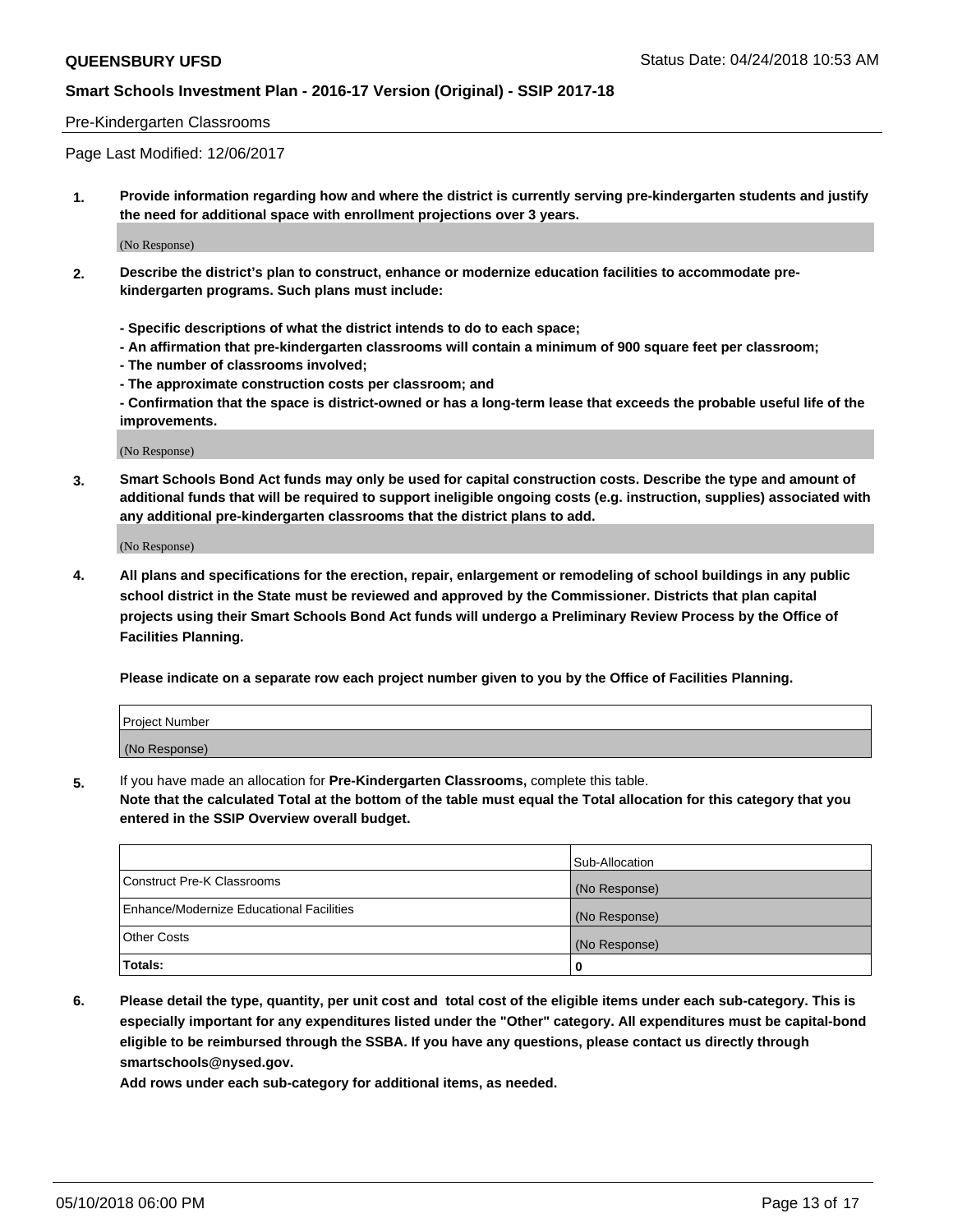# Pre-Kindergarten Classrooms

Page Last Modified: 12/06/2017

| Select the allowable expenditure | Item to be purchased | Quantity      | Cost per Item | <b>Total Cost</b> |
|----------------------------------|----------------------|---------------|---------------|-------------------|
| type.                            |                      |               |               |                   |
| Repeat to add another item under |                      |               |               |                   |
| each type.                       |                      |               |               |                   |
| (No Response)                    | (No Response)        | (No Response) | (No Response) | (No Response)     |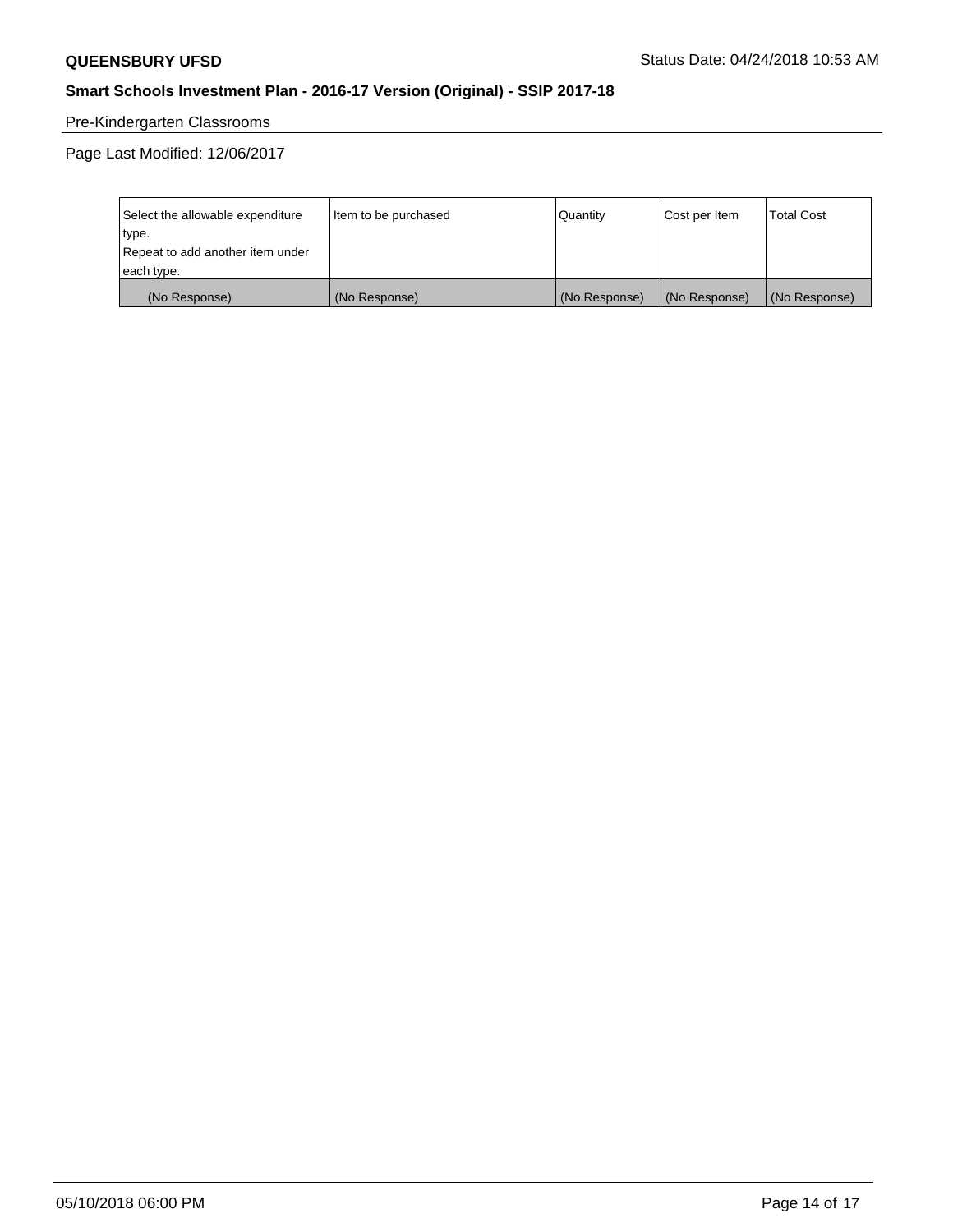Replace Transportable Classrooms

Page Last Modified: 12/06/2017

**1. Describe the district's plan to construct, enhance or modernize education facilities to provide high-quality instructional space by replacing transportable classrooms.**

(No Response)

**2. All plans and specifications for the erection, repair, enlargement or remodeling of school buildings in any public school district in the State must be reviewed and approved by the Commissioner. Districts that plan capital projects using their Smart Schools Bond Act funds will undergo a Preliminary Review Process by the Office of Facilities Planning.**

**Please indicate on a separate row each project number given to you by the Office of Facilities Planning.**

| <b>Project Number</b> |  |
|-----------------------|--|
| (No Response)         |  |
|                       |  |

**3. For large projects that seek to blend Smart Schools Bond Act dollars with other funds, please note that Smart Schools Bond Act funds can be allocated on a pro rata basis depending on the number of new classrooms built that directly replace transportable classroom units.**

**If a district seeks to blend Smart Schools Bond Act dollars with other funds describe below what other funds are being used and what portion of the money will be Smart Schools Bond Act funds.**

(No Response)

**4.** If you have made an allocation for **Replace Transportable Classrooms**, complete this table. **Note that the calculated Total at the bottom of the table must equal the Total allocation for this category that you entered in the SSIP Overview overall budget.**

|                                                | Sub-Allocation |
|------------------------------------------------|----------------|
| Construct New Instructional Space              | (No Response)  |
| Enhance/Modernize Existing Instructional Space | (No Response)  |
| Other Costs                                    | (No Response)  |
| Totals:                                        | 0              |

**5. Please detail the type, quantity, per unit cost and total cost of the eligible items under each sub-category. This is especially important for any expenditures listed under the "Other" category. All expenditures must be capital-bond eligible to be reimbursed through the SSBA. If you have any questions, please contact us directly through smartschools@nysed.gov.**

| Select the allowable expenditure | Item to be purchased | Quantity      | Cost per Item | <b>Total Cost</b> |
|----------------------------------|----------------------|---------------|---------------|-------------------|
| type.                            |                      |               |               |                   |
| Repeat to add another item under |                      |               |               |                   |
| each type.                       |                      |               |               |                   |
| (No Response)                    | (No Response)        | (No Response) | (No Response) | (No Response)     |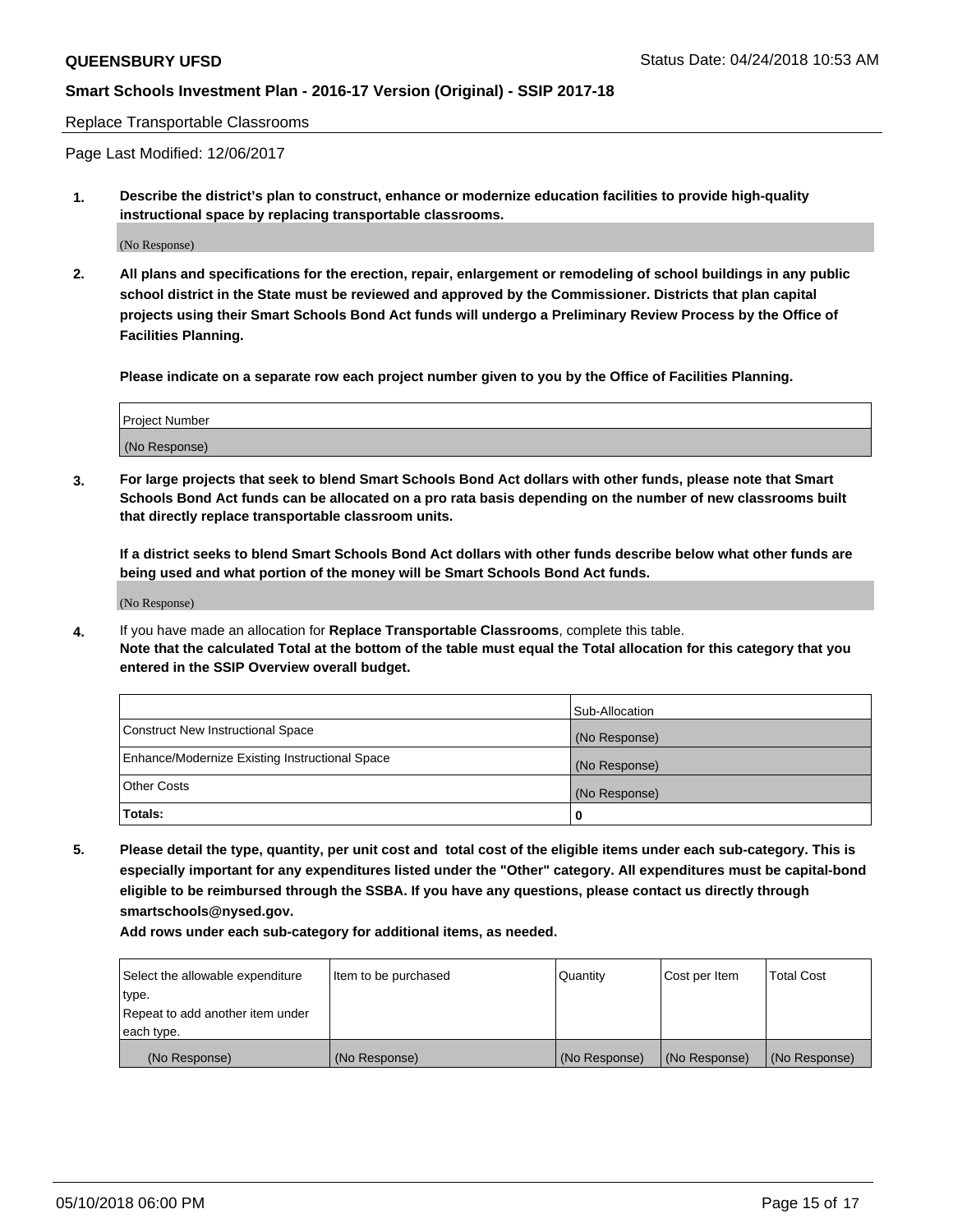#### High-Tech Security Features

Page Last Modified: 12/06/2017

**1. Describe how you intend to use Smart Schools Bond Act funds to install high-tech security features in school buildings and on school campuses.**

(No Response)

**2. All plans and specifications for the erection, repair, enlargement or remodeling of school buildings in any public school district in the State must be reviewed and approved by the Commissioner. Districts that plan capital projects using their Smart Schools Bond Act funds will undergo a Preliminary Review Process by the Office of Facilities Planning.** 

**Please indicate on a separate row each project number given to you by the Office of Facilities Planning.**

| <b>Project Number</b> |  |  |
|-----------------------|--|--|
|                       |  |  |
| (No Response)         |  |  |

- **3. Was your project deemed eligible for streamlined Review?**
	- Yes  $\square$  No
- **4. Include the name and license number of the architect or engineer of record.**

| Name          | License Number |
|---------------|----------------|
| (No Response) | (No Response)  |

**5.** If you have made an allocation for **High-Tech Security Features**, complete this table. **Note that the calculated Total at the bottom of the table must equal the Total allocation for this category that you entered in the SSIP Overview overall budget.**

|                                                      | Sub-Allocation |
|------------------------------------------------------|----------------|
| Capital-Intensive Security Project (Standard Review) | (No Response)  |
| <b>Electronic Security System</b>                    | (No Response)  |
| <b>Entry Control System</b>                          | (No Response)  |
| Approved Door Hardening Project                      | (No Response)  |
| <b>Other Costs</b>                                   | (No Response)  |
| Totals:                                              | 0              |

**6. Please detail the type, quantity, per unit cost and total cost of the eligible items under each sub-category. This is especially important for any expenditures listed under the "Other" category. All expenditures must be capital-bond eligible to be reimbursed through the SSBA. If you have any questions, please contact us directly through smartschools@nysed.gov.**

| Select the allowable expenditure | Item to be purchased | Quantity      | Cost per Item | <b>Total Cost</b> |
|----------------------------------|----------------------|---------------|---------------|-------------------|
| type.                            |                      |               |               |                   |
| Repeat to add another item under |                      |               |               |                   |
| each type.                       |                      |               |               |                   |
| (No Response)                    | (No Response)        | (No Response) | (No Response) | (No Response)     |